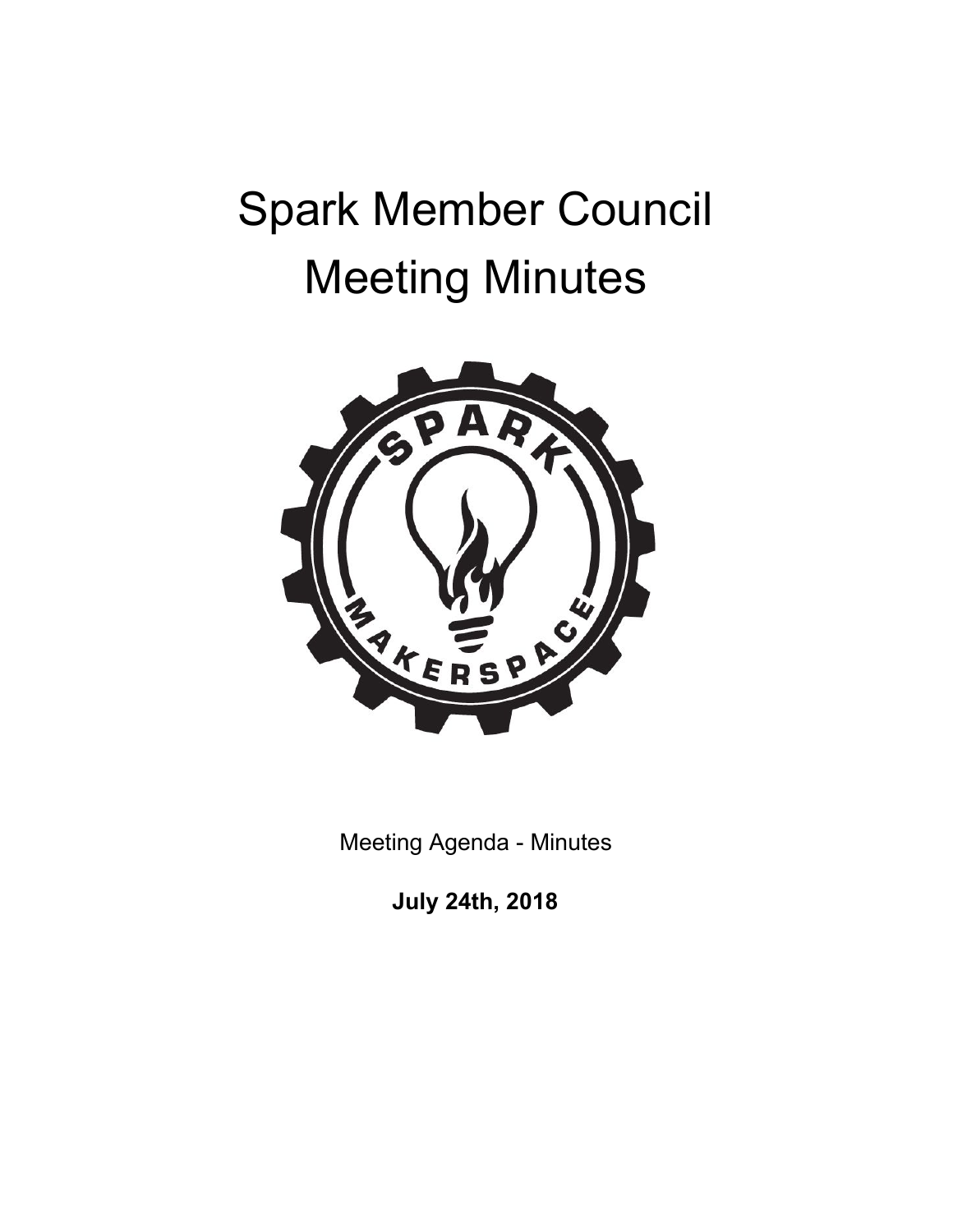# **Chairs:**

John Scimone Casey Moran Ashby Carlisle

# **Attendees:**

Ashby Carlisle - Programming Vic Filepp - A/V X Drew Gates - Electronics X Mike Molinari - Electronics Valerie Gilson - Stained glass X Kim Kantharaj - Small metals Tim McGuire - Woodshop Aly Maderson-Quinlog - Printmaking Nike Desis - Printmaking X Melinda Quinn - Fiber arts Winifred Bellefleur - Fiber arts X Sherri Condon - Fiber arts X George Ryan - Coworking

x=not present

# **Member Council**

## **Committee Chair: Casey Moran, John Scimone, Ashby Carlisle**

Formed 3/21/2018, Updated 5/2/2018

- This committee is formed to continue to strategize with the community on matters directly related to membership, including membership levels and responsibilities, member participation in the organization, ideas for income generation, volunteer management, and programming.
- The committee chair(s) may propose any policy changes directly to the Board of Directors, Executive Director, or other appropriate parties with the authority to implement such a change.
- No additional funding is authorized for this committee. Related costs within the existing budget must be approved by the Executive Director. Related costs not in the existing budget must be approved by the board.
- This committee shall be co-chaired by the Executive Director and the senior member representative on the Board of Directors. The junior member representative shall serve as Vice Chair. Additional members may be added to or removed from the committee in a manner determined by the committee.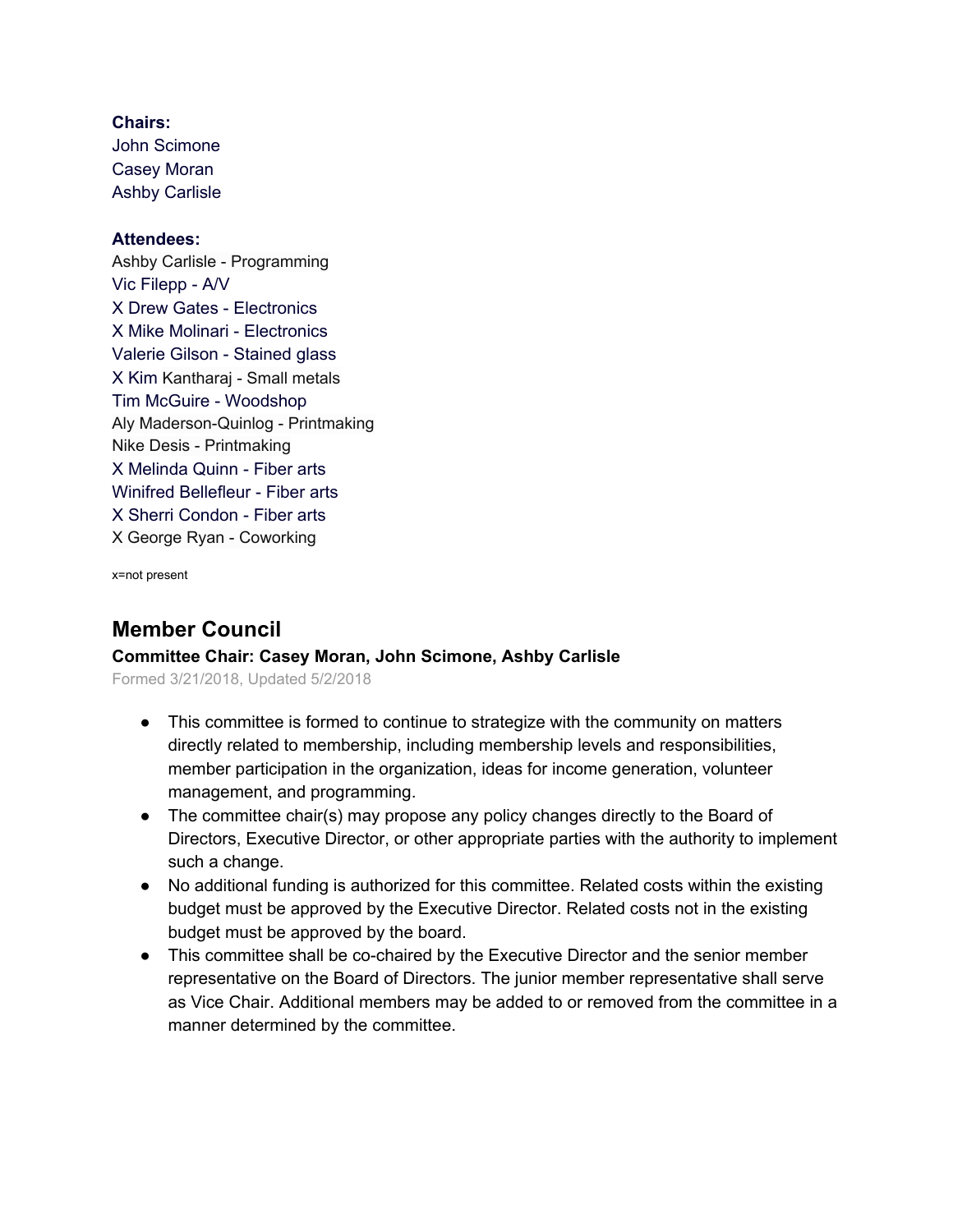- **I. Call to Order - 6:15**
- **II. Roll Call**
- **III. Reading and approval of the minutes. 6:20 APPROVED**
- **IV.** Welcome, Ashby Carlisle as new Member Board Member -
- **V. Reports of Standing Committees.** 
	- a. Financial Report
		- I. Current Account Balance: \$21,231
		- II. Current paying Members: 62
		- III. Non Paying Members: 17
		- IV. Working Members: 27
		- V. General Member: 35
		- VI. Income from membership: 2885.34
		- VII. Income from programming: 845 (so far)
	- b. Programming: Ashby Carlisle 6:25
		- i. How many students
		- ii. How much money
		- iii. Thank Yous
			- 1. AV for having their first classes
			- 2. To all leads for getting so close to our goal
			- 3. Aly and Val for putting together an exhibition for Sailfest
			- 4. Submit Proposals by August 6
	- c. Special: Summer Melt Moran 6:30
		- i. Art Panels have been delivered and painted white
		- ii. Report out on progress- Painting, printmaking, electronics, Stained glass, Fiber Arts, Wood Shop
		- iii. Murph Boski is doing a toy theater table
		- iv. Dj Gadget will be pla
		- v. ying Music
		- vi. Our Volunteer sign up is half complete
		- vii. Tee shirt design complete
		- viii. Ice Cream update Berry's will offer a free scoop from their new location across the street

#### **VI. Special Orders -**

- a. Clarify Motions
	- i. Motion One representative per workstation and three open seats shall be on the Member Council with the ability to assign a proxy contradicts 6/24 Motion - Any member in good standing who shows up to a Member Council meeting gets a vote. - Revision proposed of first referenced motion:
		- 1. One representative per workstation and three open seats shall be on the Member Council with the ability to assign a proxy - proposed by Ashby, seconded by John - postponed until next session

#### **VII. Unfinished Business and General Orders.**

a. No unfinished business or general orders?

#### **VIII.New Business.**